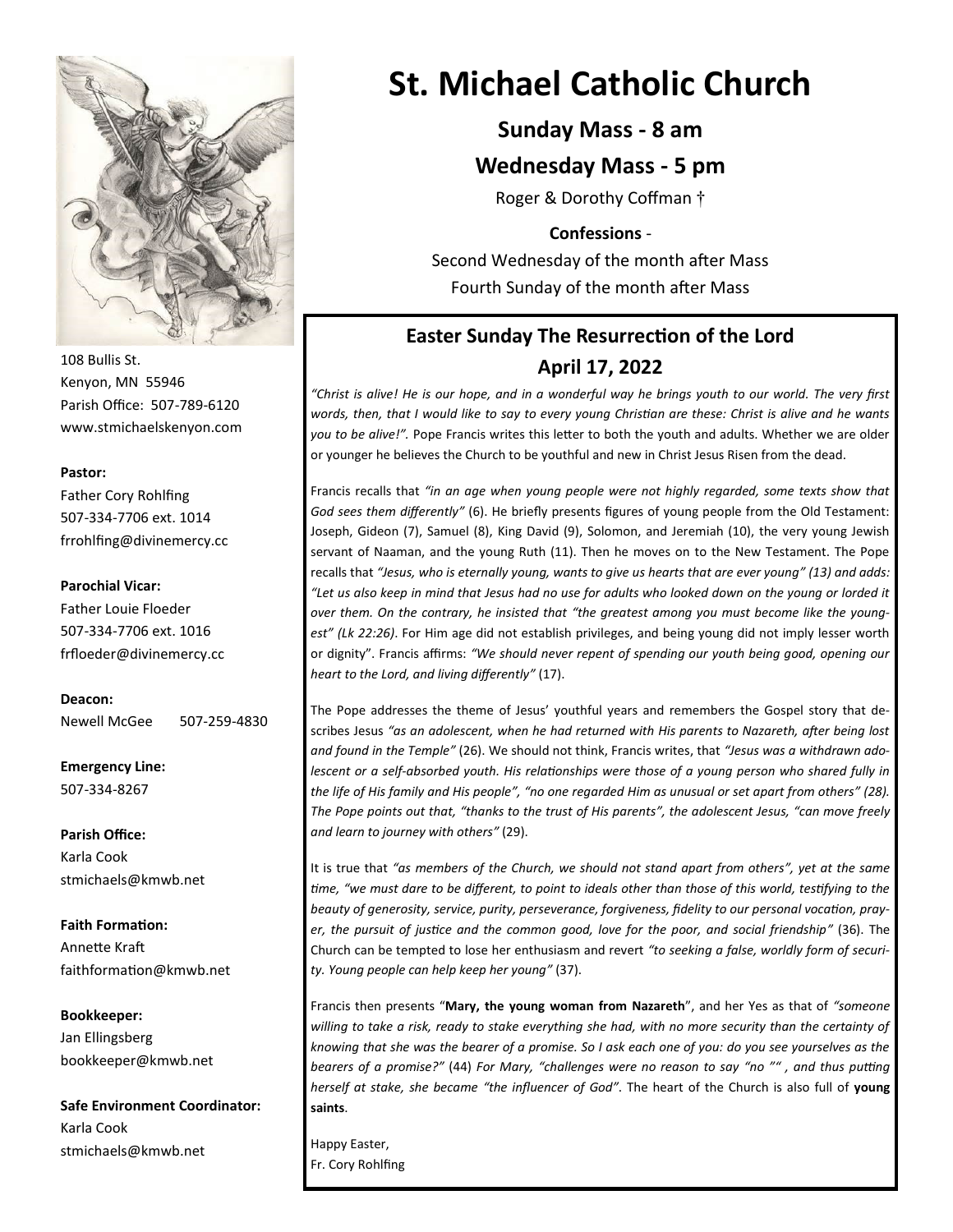Welcome to all those visiting us today. We invite everyone to continue to celebrate Mass with us at St. Michael's. Please let the parish office know if we can be of assistance to you.

# **CONTRIBUTIONS April 10, 2022**

Adult Envelopes:  $\frac{1}{2}$  1140.00 Loose Plate: \$ 118.00

**Saints of the week** April 21 - St. Anselm April 23 - St. George April 24 - St. Fidelis of Sigmaringen

### **Divine Mercy Mass schedule:**

Sunday - 8 am, 10 am, 12 pm (Spanish), 5 PM Monday - 5:30 pm Tuesday - 8:30 am Wednesday - 8:30 am IC 10:30 am IC Thursday - 8:30 am Friday - 8:30 am Saturday - 8:30 am, 4 pm

|                                                  | <b>LITURGICAL SCHEDULE</b>       | <b>IMPORTANT UPCOMING DATES</b>                |
|--------------------------------------------------|----------------------------------|------------------------------------------------|
| April 24                                         |                                  | April 24 - Confessions 9:00 am                 |
| Reader:                                          | Penelope Parrish                 |                                                |
| Ushers:                                          | Bruce & Laura Chmelik            | May 1 - Confirmation at St. Wenceslaus 2:00 pm |
| Servers:                                         | Mark Mund & Jett Smith           |                                                |
|                                                  |                                  | May 11 - Confessions 5:30 pm                   |
| May 1                                            |                                  |                                                |
| Reader:                                          | Donna Lexvold                    | May 16 - Parish Council 7:00 pm                |
| Ushers:                                          | Tim Karl & Jason Hoaglund        |                                                |
| Servers:                                         | Izzy Chmelik & Serenity Overholt | May 22 - Confessions 9:00 am                   |
| April money counters:<br>John Smith & David Mund |                                  | May 30 - Memorial Mass at cemetery 10:00 am    |

We pray for all our parishioners, families and friends who are in need of physical or spiritual healing, especially, Anne Haynes, Bryce Young, Don Graunke, Marian Spindler, Donna Hollund, Mike "Mac" McDonald, and Reymundo Ramirez.

We pray for those in the Armed forces, especially Sergio Jr & Angela Rodriguez, Zury Hoaglund, and Zane Hoaglund.

St. Michael the Archangel, defend us in battle, be our protection against the wickedness and snares of the devil. May God rebuke him we humbly pray; and do thou, O Prince of the Heavenly host, by the power of God, cast into hell Satan and all the evil spirits who prowl about the world seeking the ruin of souls. Amen.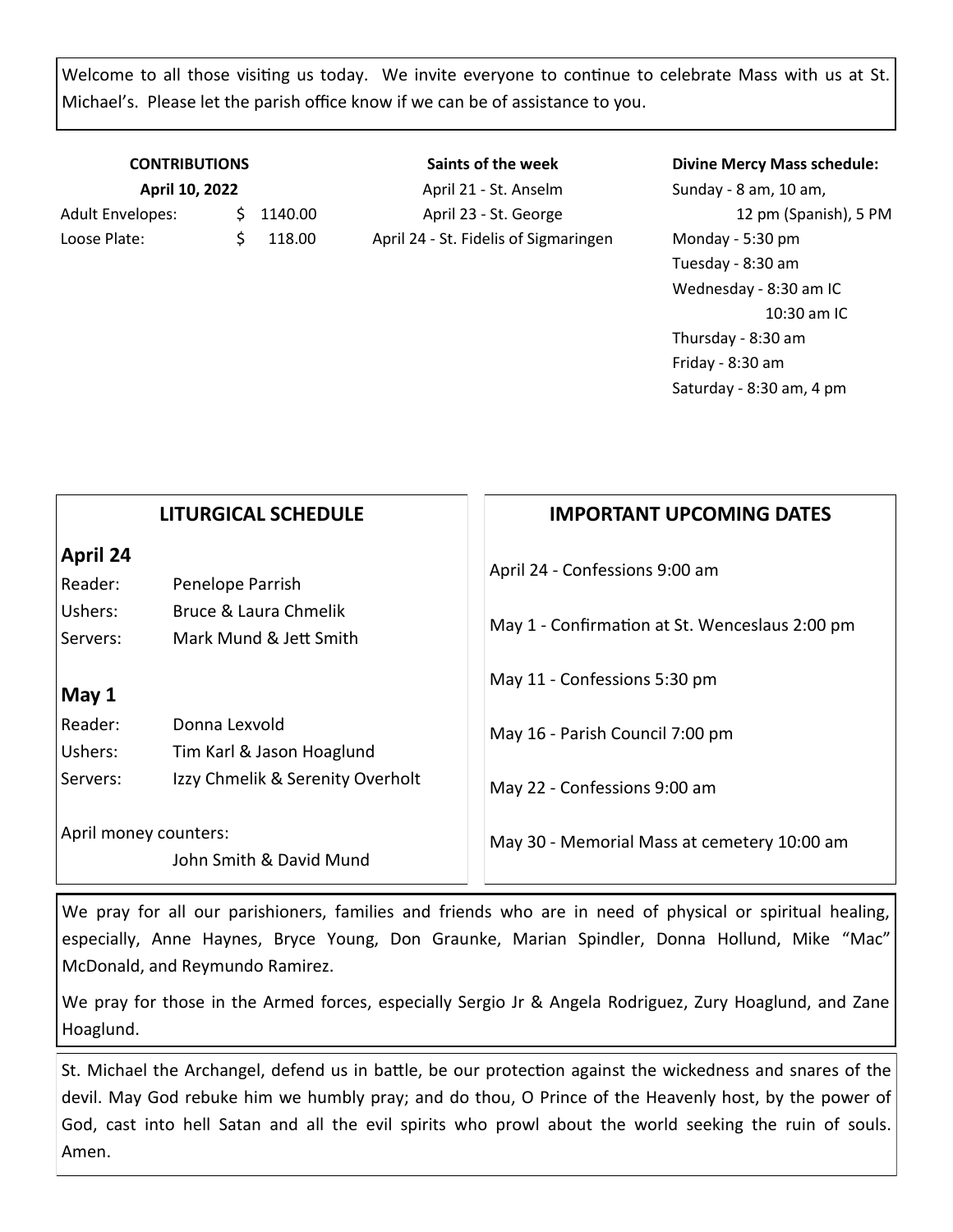

The **Living Water Program** has ended for this year. Please return your water bottles or donations to the parish office. If you prefer to write a check, please make it out to St. Michael's and put Kitui in the memo line.

Thank you for helping promote water awareness and raise money to be used in programs that assist the Kitui Diocese!

## **Parking Lot Campaign**

Current amount in fund: \$41,600.

We are well underway in our current project of replacing the parking lot. The parking lot has been deteriorating rapidly the past few years and has come to the point where it is now a concern and in some places a hazard. We ask that you continue to prayerfully discern if you can contribute to this campaign.

Can you help lead the Rosary on Sunday mornings before Mass? Looking for people to lead beginning about 7:40 am on a substitute basis. Please contact the parish office if you can help with this ministry. Thank you.



Please keep our youth who will be Confirmed in May in your prayers.

Molly Bauer Ryan LaCanne Noah Bauer **Allina Mendoza** Jenna Cook Jett Smith

Isabella Chmelik Greyson Overholt

*Creator Spirit, strengthen these youth with your gifts of grace, to love and serve as disciples of Christ. Grant that they may grow into the fullness of the stature of Christ. Fill them with the joy of your presence. Increase in them the fruit of your Spirit: the spirit of wisdom and understanding, the spirit of love, patience and gentleness, the spirit of wonder and true holiness.* 

**Divine Mercy Catholic Church is having a Divine Mercy Mass on April 24th.** 

•2 pm - 3 pm: Veneration of St. Faustina relic, confession, and adoration

- •3 pm singing of the Divine Mercy Chaplet
- 3:30 pm Holy Mass

*All are welcome and invited!*



*Did you know the bulletin is also on our website*? Please visit stmichaelskenyon.com and simply click on the link titled "Bulletin". Here you will find the most current bulletin as well as the prior several weeks.

### **Community Events/News**

•Please plan to attend the Pregnancy Options, all you can eat pancake breakfast on Saturday, May 14 from 7 -11am. Breakfast includes sausage, milk, juice, coffee and of course All You Can Eat Pancakes. Adults (11and up) \$10 (\$11 at the door), children 4-10 \$6, and 3 and under free. You can purchase tickets from Kay Keller, 507-330-4559, call Gina at 332-7644, or in the St. Michael's parish office.